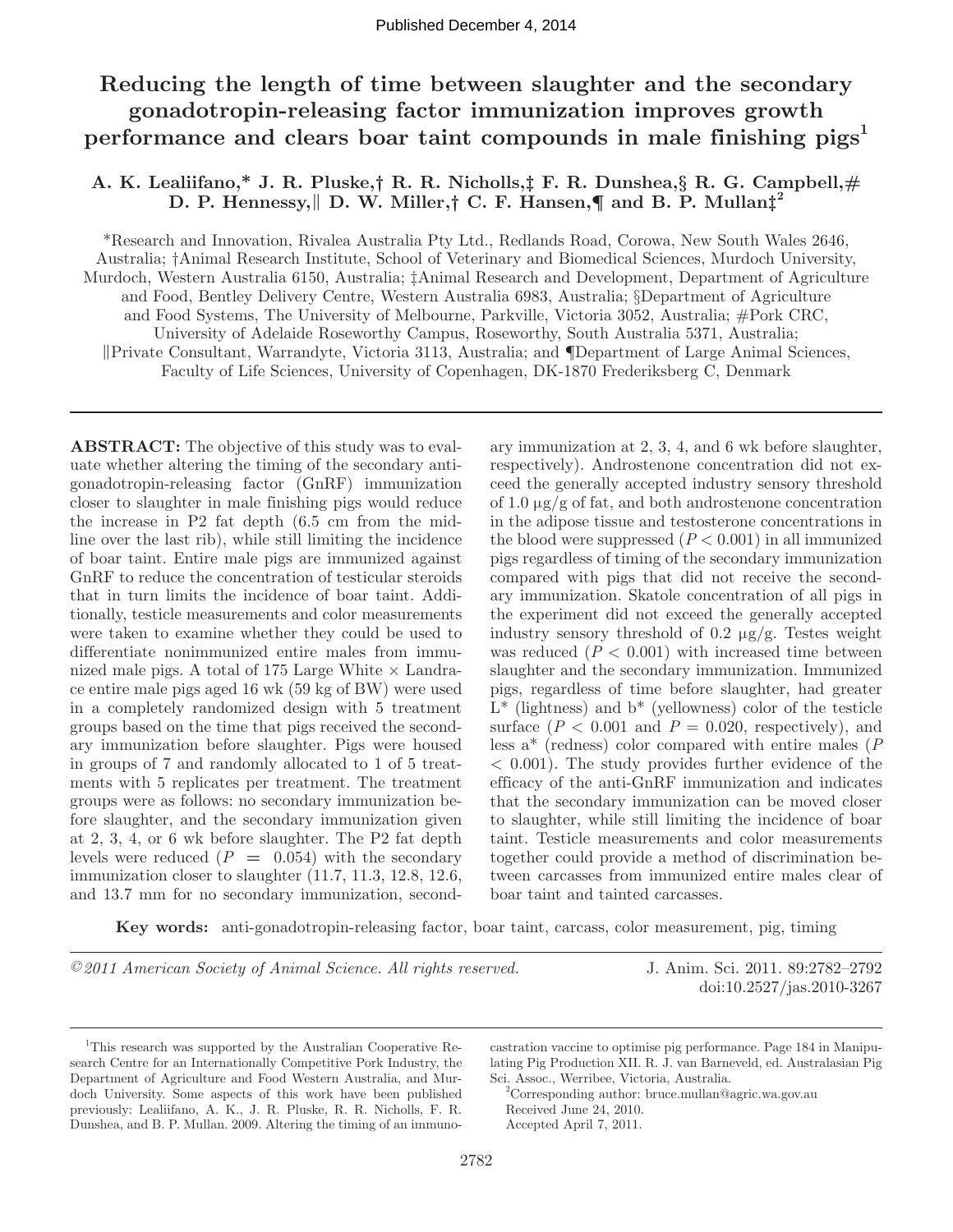#### **INTRODUCTION**

Boar taint, an objectionable odor and flavor sometimes detected when pork is cooked, is caused by the production of 2 compounds, androstenone and skatole, that accumulate in adipose tissue (Babol et al., 1996). Threshold concentrations greater than 1.0  $\mu$ g/g in subcutaneous fat for androstenone and greater than 0.20  $\mu$ g/g for skatole have been shown to cause negative consumer reactions (Bonneau et al., 2000). Boar taint traditionally has been controlled by physical castration within the first week of life, but compared with entire male pigs, castrated males are fatter and have poorer feed conversion efficiency (Campbell and Taverner, 1988; Suster et al., 2006; Pauly et al., 2009). Immunization against gonadotropin-releasing factor (**GnRF**) is an effective means of controlling boar taint and has the production advantage in that the pig has all the performance attributes of an entire male up until it receives the secondary immunization at 4 to 5 wk before slaughter. There are limitations, however, to the current immunization schedule, such as an increase in P2 fat depth and a decrease in lean meat yield compared with entire males (Dunshea et al., 2001; Oliver et al., 2003; Pauly et al., 2009).

The current timing of the secondary immunization is based on the premise of allowing sufficient time for androstenone and skatole to be cleared from subcutaneous fat before slaughter (Dunshea et al., 2001); however, we are only aware of 1 study that investigated if a reduction in the time between the secondary anti-GnRF immunization and anticipated slaughter will affect the accumulation of these compounds in fat, while reducing the negative impacts on carcass fatness (Dunshea et al., 2008). The hypothesis tested in the present experiment was that a reduction in the time between the secondary anti-GnRF immunization and slaughter would reduce the increase in P2 fat depth, while still reducing the incidence of boar taint compounds found in adipose tissue. In addition, we investigated whether testicle or color measurements or both could be used after slaughter to differentiate between immunized pigs and entire male pigs.

## **MATERIALS AND METHODS**

The experiment was conducted at the Department of Agriculture and Food Western Australia's (**DAFWA**) Medina Research Centre, and the experimental protocol used in this study was approved by the DAFWA Animal Ethics Committee (1-09-06) and the Murdoch University Animal Ethics Committee (NS2247/09). The animals were handled according to the Australian code of practice for the care and use of animals for scientific purposes (NHMRC, 2004). The experiment was conducted from February to April 2009.

#### *Animals and Housing*

A total of 175 Large White  $\times$  Landrace entire male pigs from a high-health-status commercial piggery (Wandalup Farms Ltd., Mandurah, Western Australia, Australia) aged 16 wk (59 kg of BW) were used in a completely randomized design with 5 treatments. The treatments involved 5 different secondary immunization schedules before slaughter with an anti-GnRF immunization (Improvac, Pfizer Animal Health, Parkville), and consisted of a group that had no secondary immunization and 4 groups that were given the secondary immunization at 2, 3, 4, or 6 wk before slaughter. Pigs were housed in groups of 7. Pens were randomly allocated to 1 of 5 treatments with 5 replicates per treatment, with a total of 35 pigs per treatment. The experiment was initiated when each replicate reached the target BW.

Pigs were immunized according to normal commercial practice with the intramuscular injection on the high lateral aspect of the neck. All pigs received the initial anti-GnRF (Improvac, Pfizer Animal Health, Victoria, Australia) immunization at 10 wk of age. Pigs received 1 dose (2 mL) of the anti-GnRF immunization at both vaccination times. One dose contained 400 µg of GnRF protein conjugate. Pigs were weighed individually on a weekly basis until their final weighing 1 d before slaughter.

Pigs were housed in a conventional grower-finisher barn that consisted of 4 rows of pens with partially slatted floors and solid concrete floor. Space allowances exceeded that for pigs of this BW according to the Australian Code of Practice. Each pen had a single feeder placed in the corner on the solid floor, with 2 nipple drinkers located over the slatted area. The back wall of the pen (on the slatted area side) was mesh fencing, which allowed pigs to have visual and limited physical contact with pigs in the adjoining pen. The side walls and front walls were solid panels. The diet was formulated to contain 13.2 MJ of DE/kg and 0.55 g of available lysine/MJ of DE (Table 1). The amount of feed consumed per pen was recorded through an automatic feeding system that delivered feed to each pen (Feedlogic Corp., Willmar, MN).

#### *Sample Collection*

All pigs were slaughtered at an average BW of 106 kg and average age of 22 wk. On the day before slaughter, blood was collected in two 9-mL lithium heparin Vacutainers and centrifuged at  $2,000 \times g$  for 15 min at room temperature. Plasma was collected and then frozen for subsequent analysis of testosterone concentration. Slaughter occurred on 3 separate occasions with replicates 1 and 2 slaughtered first followed by replicates 3 and 4 the next week, and replicate 5 the following week. Animals were transported mid-afternoon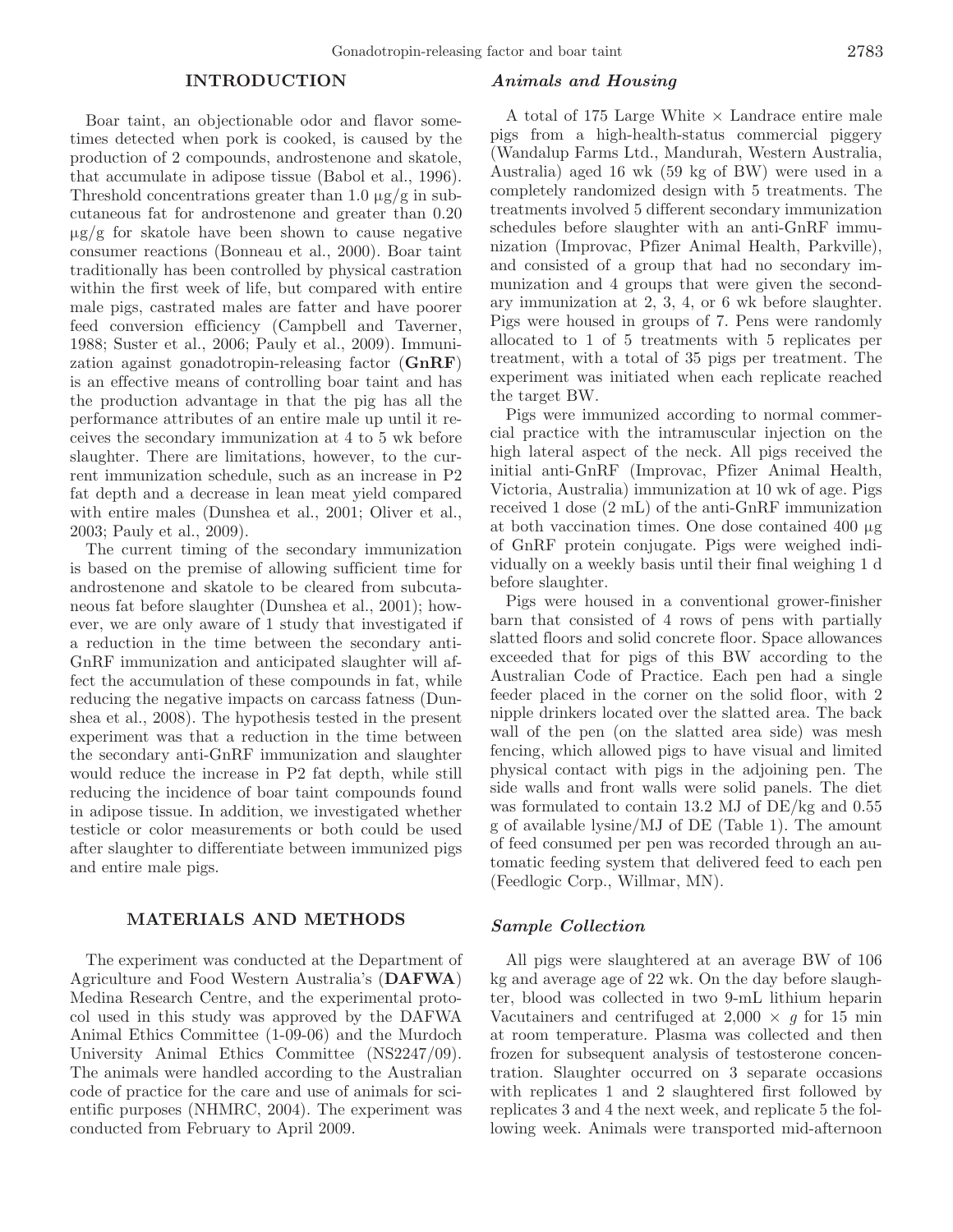**Table 1.** Composition of the diet (as-fed basis) offered ad libitum to all treatment groups

| Item                               | Content |
|------------------------------------|---------|
| Ingredient, $\frac{1}{g}$ g/kg     |         |
| Barley                             | 378     |
| Wheat                              | 263     |
| Mill run                           | 64.1    |
| Lupins                             | 79      |
| Lupin kernel                       | 122     |
| Canola meal                        | 43      |
| Tallow                             | 16      |
| MHA                                | 0.95    |
| Choline chloride                   | 0.14    |
| Salt                               | 3       |
| L-Lysine HCl                       | 2.40    |
| L-Threonine                        | 0.81    |
| Limestone                          | 12.5    |
| Dicalcium phosphate                | 12.5    |
| Vitamins and minerals <sup>2</sup> | 2.60    |
| Calculated composition             |         |
| $DE$ , $MJ/kg$                     | 13.2    |
| $NE$ , $MJ/kg$                     | 9.4     |
| CP, g/kg                           | 160     |
| Fat, $g/kg$                        | 48.7    |
| Available lysine: DE, $g/MJ$ of DE | 0.55    |

<sup>1</sup>Mill run = made up of 66% wheat bran and 33% wheat pollard. It is a by-product of the manufacture of flour and bran; MHA = methionine hydroxy analog.

<sup>2</sup>Supplied per kilogram of diet:  $60.0$  mg of Fe (FeSO<sub>4</sub>);  $10.0$  mg of Cu (CuSO4); 40.0 mg of Mn (MnO); 100.0 mg of Zn (ZnO); 0.30 mg of Se (Na<sub>2</sub>SeO<sub>3</sub>); 0.50 mg of I (KI); 0.20 mg of Co (CoSO<sub>4</sub>); vitamin A, 7,000 IU; vitamin D3, 1,400 IU; vitamin E, 20.0 mg; vitamin K3, 1.0 mg; thiamine, 1.0 mg; riboflavin, 3.0 mg; pyridoxine, 1.5 mg; vitamin  $B_{12}$ , 0.015 mg; pantothenic acid, 10.0 mg; folic acid, 0.2 mg; niacin, 12.0 mg; and biotin, 0.03 mg.

to a commercial export abattoir (PPC Wholesale Food Services, Wooroloo, Western Australia, Australia) with a transport length of 1 h and 10 min. Pigs were held in lairage overnight with mixing unknown pigs before slaughter the next morning. Carcass weight and depth of backfat at the P2 site, located 6.5 cm from the midline over the last rib, were measured on the hot carcass by abattoir staff as per normal commercial practice. After slaughter, lesion scores on the carcass were taken to measure the impact of fighting that occurred, with a greater score indicative of an increased incidence of fighting (McCauley et al., 2001). Each carcass was given a numeric score based on the amount of damage to the entire carcass. A score of 0 was assigned to an unmarked carcass, 1 for minimal bruising to the carcass, 2 for obvious bruising present on the carcass, and a score of 3 for severe bruising and damage to the entire carcass (McCauley et al., 2001).

Before slaughter, width of testes was assessed by measuring the left testicle of each pig using a standard set of calipers. Testes were collected after slaughter, the epididymis was removed, and various measurements, including weight, width, length, and volume difference, were measured on each whole individual testicle. Volume difference was measured by placing the whole individual testicle into a known volume of water and recording the difference between the initial and final water volumes. Color measurements were made on both sides of the cut testicle surface with no bloom time (Chroma meter CR-400, Minolta, Osaka, Japan). The testicle surface was measured in the CIE  $L^*$ ,  $a^*$ ,  $b^*$ system using D65 lighting, a 2 standard observer, and 8-mm aperture in the measuring head standardized to a white tile. The measurement  $L^*$  denotes lightness, and a\* and b\* denotes relative redness and yellowness, respectively.

## *Chemical Analysis*

Total testosterone concentrations were measured using ELISA assay procedures (KGE010, R & D Systems Inc., Minneapolis, MN) in 50-µL plasma aliquots, according to the manufacturer's instructions. The manufacturer's evaluated sensitivity of this assay was 0.030 ng/mL. All analyses were performed in duplicate.

Subcutaneous backfat samples (50 g) were taken from each individual animal after slaughter. Skin was removed from each sample, and samples were then frozen at −20°C. Androstenone (5-α-androst-16-en-3-one) was extracted from porcine fat to remove interfering lipids and was determined using liquid chromatography mass spectrometry. The calibration range for the androstenone determination was 200 to 8,000 ng/g. The limit of quantitation for the method was 200 ng/g. Skatole was extracted from porcine fat to remove interfering lipids and was analyzed using a normal phase HPLC separation with fluorescence detection. The calibration range for the skatole determination was 700 to 20 ng/g. The limit of quantitation for the method was 20 ng/g.

## *Statistical Analysis*

All statistical analyses were performed using SAS (SAS Inst. Inc., Cary, NC). Performance traits were analyzed univariately in normal linear models using the SAS MIXED procedure, with starting BW used as the covariate and replication and time of secondary immunization included in the model. The effects of time of secondary immunization on hormone and testicle measurement (androstenone, skatole, and testosterone and testicle measurements) were analyzed according to the same normal linear model but without starting BW as the covariate. Polynomial regression was used to determine the presence of linear or quadratic treatment effects as time of the secondary immunization increased. Data on weekly ADFI was analyzed as repeated measures using a Gaussian model of spatial correlation in the MIXED procedure of SAS:

$$
Y_{ijk} = \mu + \alpha_i + \beta_j + \gamma_k + (\beta \gamma)_{jk} + \delta x_{ijk} + \epsilon_{ijk},
$$

where  $Y_{ijk}$  is the observed response;  $\mu$  is the overall mean;  $\alpha_i$  is replication;  $\beta_i$  is the effect of time of secondary immunization;  $\gamma_k$  is the effect of week;  $(\beta \gamma)_{ik}$  is the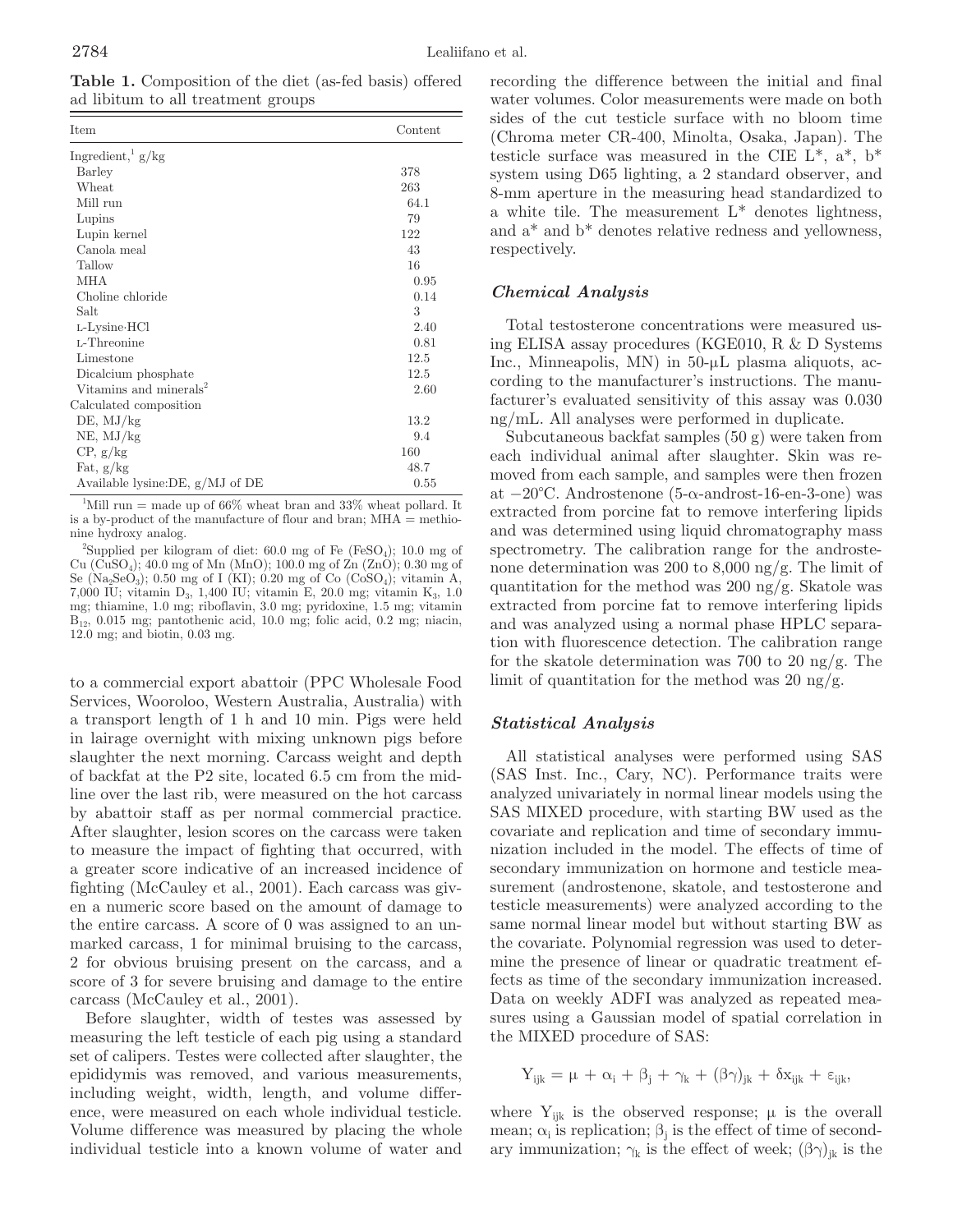|                                                                                     |                                                                 |                                                                  | Secondary immunization<br>before slaughter, wk             |                                                               |                                                                  |                              | $P$ -value                       |                                  |                                  |
|-------------------------------------------------------------------------------------|-----------------------------------------------------------------|------------------------------------------------------------------|------------------------------------------------------------|---------------------------------------------------------------|------------------------------------------------------------------|------------------------------|----------------------------------|----------------------------------|----------------------------------|
| Item                                                                                | Control <sup>2</sup>                                            |                                                                  |                                                            |                                                               | 6                                                                | <b>SEM</b>                   | Overall                          | Linear                           | Quadratic                        |
| $HCW3$ kg<br>Dressing $\%$<br>$P2$ fat depth, <sup>3</sup> mm<br>Score <sup>4</sup> | $69.21^{ab}$<br>65.82<br>$11.70^{\rm a}$<br>$1.36^{\mathrm{a}}$ | $68.29^{\rm a}$<br>65.13<br>$11.30^{\rm a}$<br>0.56 <sup>b</sup> | $67.93^{\rm a}$<br>64.82<br>$12.80^{ab}$<br>$0.34^{\rm b}$ | 70.90 <sup>b</sup><br>65.86<br>$12.60^{ab}$<br>$0.54^{\rm b}$ | 71.16 <sup>b</sup><br>65.94<br>$13.70^{\rm b}$<br>$0.65^{\circ}$ | 0.80<br>0.73<br>0.60<br>0.23 | 0.027<br>0.743<br>0.054<br>0.052 | 0.046<br>0.731<br>0.008<br>0.069 | 0.133<br>0.319<br>0.442<br>0.015 |

**Table 2.** Effect of time between the secondary anti-gonadotropin-releasing factor immunization and slaughter on HCW, P2 fat depth (6.5 cm from the midline over the last rib), and carcass score<sup>1</sup>

<sup>a,b</sup>Means in a row not having the same superscript differ  $(P < 0.05)$ .

1 Data were calculated on a pen basis; 5 replicates/treatment.

2 Control did not receive the secondary immunization.

3 Body weight at the start of the experiment was used as a covariate in statistical analyses.

4 Carcass score was calculated by the degree of bruising and lesions that covered the carcass. Carcasses were scored on a 0 to 3 basis. Score 0 was equivalent to an unmarked carcass, score 1 was carcasses with 1 or 2 bruises, score 2 was carcasses with obvious bruising and minor damage, and score 3 was carcasses with severe bruising and a substantial amount of damage to the carcass.

interaction between time of secondary immunization and week;  $\delta$  is a regression on starting BW (x); and  $\varepsilon_{ijk}$ is the residual error. Each pen was the experimental unit in the analyses. All means are reported as least squares means and pooled SEM. Statistical significance was accepted at  $P \leq 0.05$ , whereas  $P < 0.10$  was considered a trend.

#### **RESULTS**

Before and during the experiment, a total of 9 pigs were removed due to ill health. Two pigs were removed from the experiment before it started, and 7 pigs were removed during the experiment for a variety of healthand leg-related problems. Pigs removed were split equally across experimental treatments. Two more pigs were removed from the statistical analysis because one was a castrated male and the other a female. Therefore, a total of 164 pigs were used in the final statistical analyses.

## *Carcass Characteristics*

The impact of the immunization against GnRF on P2 fat depth resulted in a strong trend for P2 fat depth to be reduced when time between slaughter and the secondary immunization was decreased  $(P = 0.054;$ Table 2). On average, pigs that received the secondary immunization 6 wk before slaughter had a 2-mm increase in P2 fat depth compared with the pigs that did not receive the secondary immunization and those that received the secondary immunization 2 wk before slaughter. There was a linear increase  $(P = 0.008)$  in P2 fat depth with time between the secondary immunization and time of slaughter. Pigs that received the secondary immunization 4 or 6 wk before slaughter had heavier  $(P < 0.05)$  carcasses compared with those that received the secondary immunization 2 or 3 wk before slaughter. There was also a linear increase  $(P = 0.046)$ in carcass weight with time between slaughter and the secondary immunization. However, dressing percentage was unaffected by the timing of the secondary immunization  $(P = 0.743)$ .

## *Carcass Lesions*

There was a strong trend for the pigs that did not receive the secondary immunization to have a greater carcass lesion score compared with pigs that received the secondary immunization  $(P < 0.05)$ . When immunization treatments were pooled, the pigs that did not receive the secondary immunization had carcass lesion scores 2.5 times greater  $(P = 0.002)$ .

## *Growth Performance*

There were no significant differences in BW between immunization groups at the start or at the end of the experiment. Altering the timing of the secondary immunization did not influence ADG or G:F across treatments (Table 3). However, pigs that did not receive the secondary immunization had less  $(P < 0.05)$  ADFI than pigs that received the secondary immunization 3, 4, and 6 wk before slaughter. There was no difference between the pigs that did not receive the secondary immunization and pigs that received the secondary immunization 2 wk before slaughter. There was a linear increase  $(P < 0.001)$  in ADFI with time between the secondary immunization and slaughter. The increase in ADFI became apparent 2 wk after immunization regardless of the timing of the immunization (Figure 1).

#### *Indicators of Boar Taint*

Pigs that did not receive the secondary immunization had fat androstenone concentrations at least 7 times greater  $(P < 0.05)$  than all of the immunized pigs regardless of the timing of the immunization (Table 4). The androstenone content of fat from all groups of pigs that received the secondary immunization was not dif-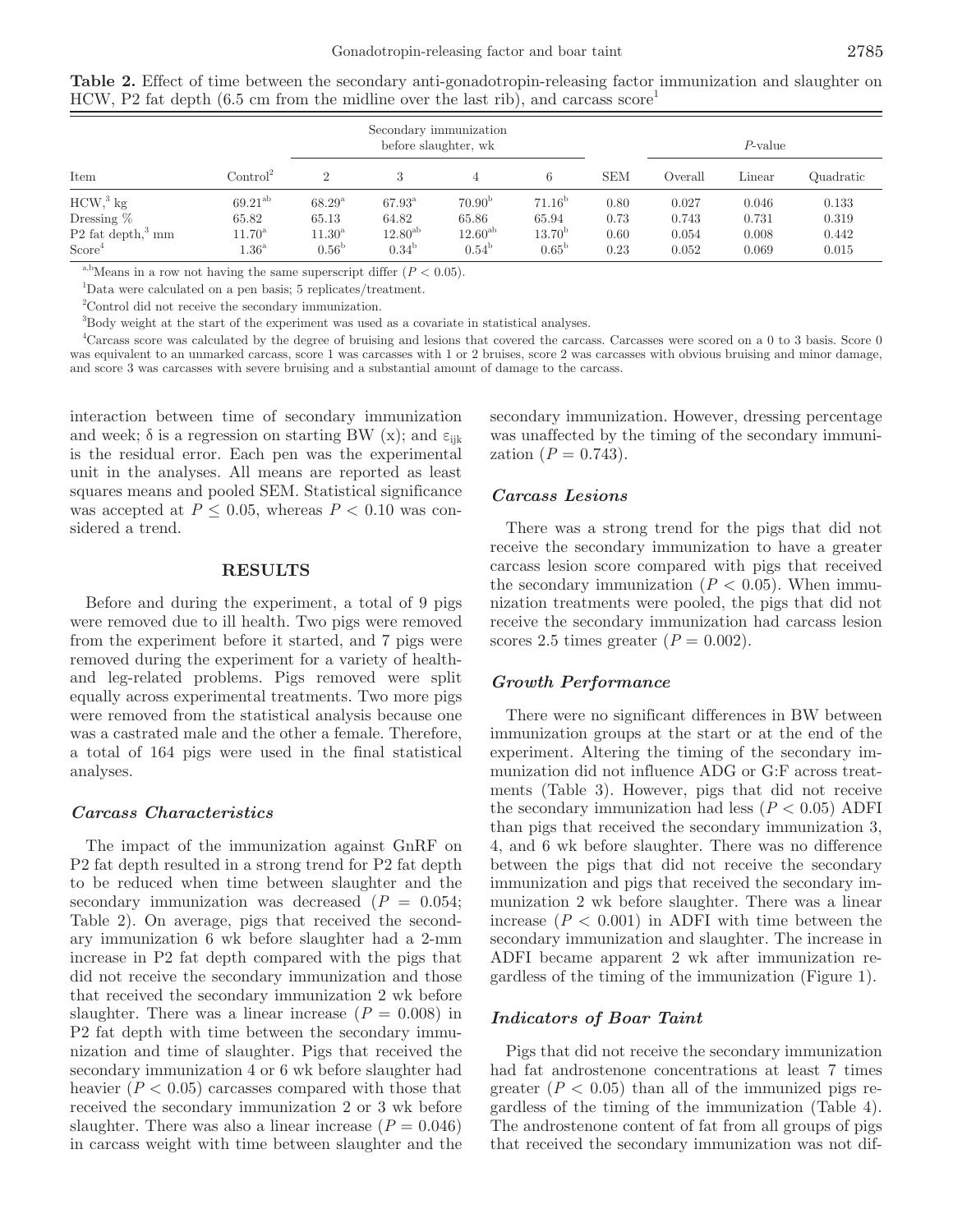| $\mu$ and $\mu$ , $\mu$ , $\mu$ and $\mu$ , $\mu$ , $\mu$ , $\mu$ , $\mu$ , $\mu$ , $\mu$ , $\mu$ , $\mu$ , $\mu$ , $\mu$ , $\mu$ , $\mu$ , $\mu$ , $\mu$ , $\mu$ , $\mu$ , $\mu$ , $\mu$ , $\mu$ , $\mu$ , $\mu$ , $\mu$ , $\mu$ , $\mu$ , $\mu$ , $\mu$ , $\mu$ , $\mu$ , $\mu$ , $\mu$ , $\mu$ , |                      |             |                                                |                    |                    |            |         |         |           |  |
|-----------------------------------------------------------------------------------------------------------------------------------------------------------------------------------------------------------------------------------------------------------------------------------------------------|----------------------|-------------|------------------------------------------------|--------------------|--------------------|------------|---------|---------|-----------|--|
|                                                                                                                                                                                                                                                                                                     |                      |             | Secondary immunization<br>before slaughter, wk |                    | $P$ -value         |            |         |         |           |  |
| Item                                                                                                                                                                                                                                                                                                | Control <sup>2</sup> |             |                                                |                    | 6                  | <b>SEM</b> | Overall | Linear  | Quadratic |  |
| Initial BW, kg                                                                                                                                                                                                                                                                                      | 58.2                 | 58.9        | 58.1                                           | 58.3               | 58.9               | 1.1        | 0.971   |         |           |  |
| Final BW, kg                                                                                                                                                                                                                                                                                        | 105.1                | 104.9       | 104.8                                          | 107.9              | 107.9              | $1.3\,$    | 0.223   | 0.062   | 0.521     |  |
| ADG, $g/d$                                                                                                                                                                                                                                                                                          | 1,114                | 1,194       | 1.109                                          | 1.145              | 1.246              | 70         | 0.612   | 0.266   | 0.586     |  |
| ADFI, $kg/d$                                                                                                                                                                                                                                                                                        | $2.57^{\mathrm{a}}$  | $2.71^{ab}$ | $2.76^{\rm bc}$                                | 2.90 <sup>cd</sup> | $2.99^{\text{de}}$ | 0.06       | 0.001   | < 0.001 | 0.923     |  |
| G: F                                                                                                                                                                                                                                                                                                | 0.432                | 0.439       | 0.402                                          | 0.395              | 0.413              | 0.020      | 0.388   | 0.224   | 0.495     |  |

**Table 3.** Effect of time between the secondary anti-gonadotropin-releasing factor immunization and slaughter on initial BW, final BW, ADG, ADFI, and  $\mathbf{G}\cdot\mathbf{F}^1$ 

<sup>a–e</sup>Means in a row not having the same superscript differ  $(P < 0.05)$ .

1 Data were calculated on a pen basis; 5 replicates/treatment.

2 Control did not receive the secondary immunization.



**Figure 1.** Average daily feed intake for each treatment group during the 6-wk period before slaughter. Pigs that received the secondary antigonadotropin-releasing factor immunization (vaccination, vac) 2 wk before slaughter were injected at wk 5; pigs that received the second immunization 3 wk before slaughter were injected at wk 4; pigs that received the second immunization 4 wk before slaughter were injected at wk 3; and pigs that received the second immunization 6 wk before slaughter were injected at wk 1. <sup>a-c</sup>Means within a week not having the same letter differ  $(P < 0.001)$ .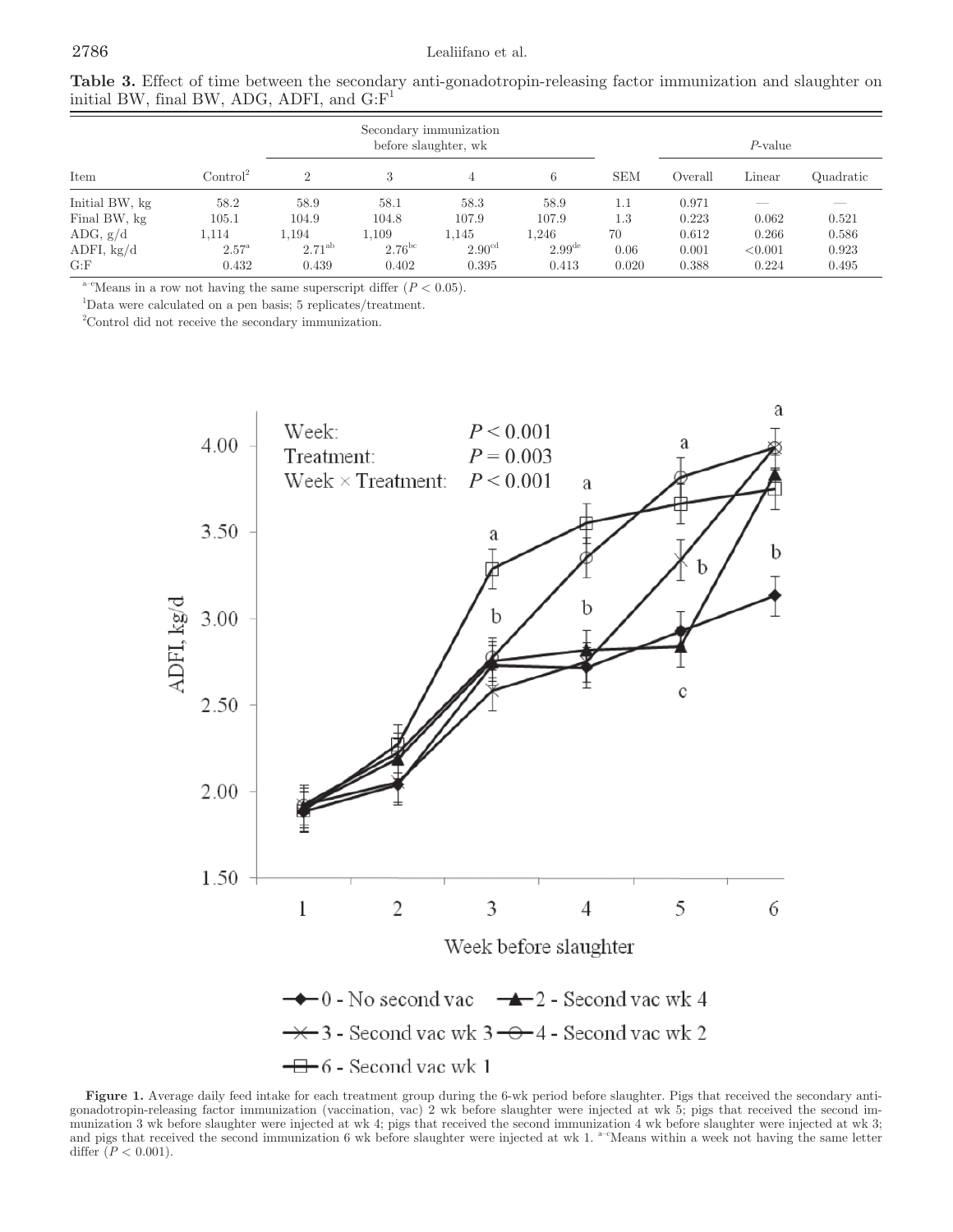

Figure 2. Relationship between skatole and androstenone concentrations of fat in pigs that did not receive the secondary immunization (vaccination) and pigs given the secondary immunization against gonadotropin-releasing factor at an alternative time before slaughter. The horizontal line cutting from the y-axis represents the skatole concentration threshold value, and the vertical line cutting from the x-axis represents the androstenone concentration threshold value. Threshold values for androstenone and skatole concentrations are 1.0 and 0.20 µg/g, respectively.

ferent (Figure 2). Pigs that did not receive the secondary immunization had plasma testosterone concentrations approximately 3 times greater  $(P < 0.05)$  than pigs that received the secondary immunization (Table 4). However, the pigs that received the secondary immunization 6 wk before slaughter had greater plasma testosterone compared with the pigs that received the secondary immunization 2 wk before slaughter (*P* < 0.05). Fat skatole concentrations were not different among treatment groups.

## *Testicle and Color Measurements*

Individual testicle weight decreased with time between secondary immunization and slaughter (linear and quadratic,  $P < 0.001$ ; Table 5). Several pigs that received the secondary immunization, in particular those that were immunized 2 wk before slaughter, had heavy individual testicle weights. The heavy testicle weights, however, were not associated with increased concentrations of the indicators of boar taint, androstenone and skatole (Figures 3 and 4, respectively). Testicle volume decreased (linear and quadratic,  $P < 0.001$ ) with time between secondary immunization and slaughter.

Testicle width before and after slaughter increased with decreasing time between the secondary immunization and slaughter (linear and quadratic,  $P < 0.001$ ). The testicle width of the pigs that received the secondary immunization 2, 3, 4, and 6 wk before slaughter was 10, 16, 20, and 28% less, respectively, than the pigs

**Table 4.** Effect of time between the secondary anti-gonadotropin-releasing factor immunization and slaughter on the concentrations of androstenone and skatole in adipose tissue and testosterone in blood plasma<sup>1</sup>

|                                                                       |                                               | Secondary immunization<br>before slaughter, wk |                                          |                                              |                                             |                      |                            | P-value                  |                            |
|-----------------------------------------------------------------------|-----------------------------------------------|------------------------------------------------|------------------------------------------|----------------------------------------------|---------------------------------------------|----------------------|----------------------------|--------------------------|----------------------------|
| Item                                                                  | $\mathrm{Control}^2$                          |                                                |                                          |                                              | 6                                           | <b>SEM</b>           | Overall                    | Linear                   | Quadratic                  |
| Androstenone, $\mu$ g/g<br>Skatole, $\mu$ g/g<br>Testosterone, $ng/g$ | $0.91^{\rm a}$<br>0.05<br>$5.24$ <sup>a</sup> | 0.11 <sup>b</sup><br>0.04<br>$1.11^{\rm o}$    | 0.11 <sup>b</sup><br>0.03<br>$1.31^{bc}$ | 0.10 <sup>b</sup><br>0.04<br>$1.57^{\rm bc}$ | 0.13 <sup>b</sup><br>0.04<br>$1.77^{\circ}$ | 0.05<br>0.01<br>0.21 | < 0.001<br>0.52<br>< 0.001 | < 0.001<br>0.23<br>0.002 | < 0.001<br>0.19<br>< 0.001 |

<sup>a-c</sup>Means in a row not having the same superscript differ  $(P < 0.05)$ .

1 Data were calculated on a pen basis; 5 replicates/treatment.

2 Control did not receive the secondary immunization.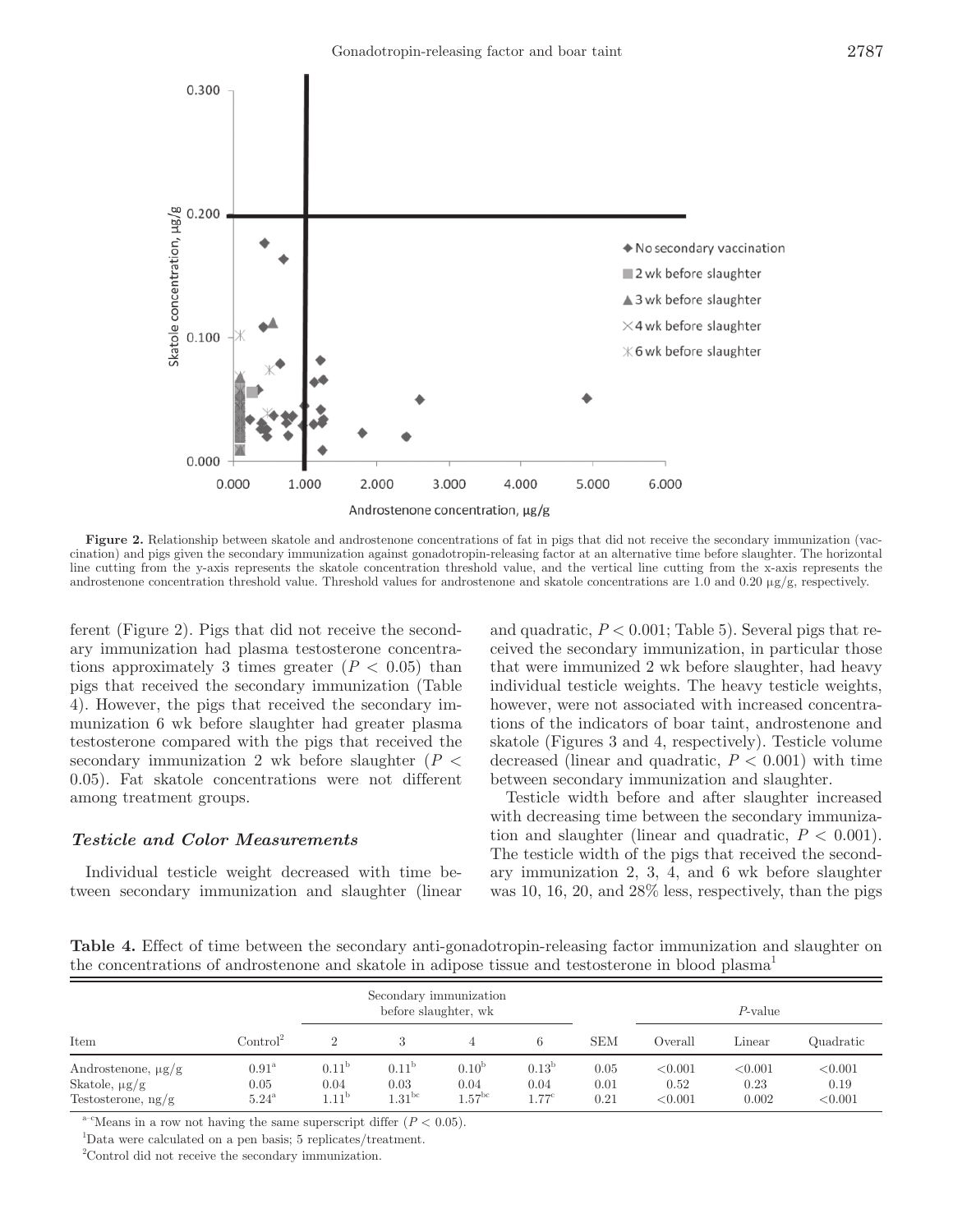|                                     |                      |               | Secondary immunization<br>before slaughter, wk |                  |                 | P-value        |         |         |
|-------------------------------------|----------------------|---------------|------------------------------------------------|------------------|-----------------|----------------|---------|---------|
| Item                                | Control <sup>2</sup> |               |                                                |                  | 6               | <b>SEM</b>     | Overall | Linear  |
| Testicle weight, g                  | $209^{\rm a}$        | $162^{\rm b}$ | $134^{\rm bc}$                                 | 98 <sup>d</sup>  | $64^{\circ}$    | 10             | < 0.001 | < 0.001 |
| Testicle volume, mL                 | $215^{\circ}$        | $164^{\circ}$ | $137^{\rm bc}$                                 | $99^{\rm d}$     | 69 <sup>e</sup> | 10             | < 0.001 | < 0.001 |
| Testicle width before slaughter, mm | $69^{\rm a}$         | $62^{\rm b}$  | 57 <sup>bc</sup>                               | $55^{\text{cd}}$ | 49 <sup>d</sup> | 2              | < 0.001 | < 0.001 |
| Testicle width postslaughter, mm    | $60^{\circ}$         | $54^{\circ}$  | $50^{\circ}$                                   | $45^{\circ}$     | 39 <sup>d</sup> | $\overline{2}$ | < 0.001 | < 0.001 |
| Testicle length, mm                 | $102^{\rm a}$        | $95^{ab}$     | 87 <sup>b</sup>                                | $79^{\circ}$     | $65^{\circ}$    | 3              | < 0.001 | < 0.001 |

**Table 5.** Effect of time between the secondary anti-gonadotropin-releasing factor immunization and slaughter on testicle weight, volume, width before slaughter, width postslaughter, and length<sup>1</sup>

<sup>a–e</sup>Means in a row not having the same superscript differ  $(P < 0.05)$ .

1 Data calculated on pen basis; 5 replicates/treatment.

2 Control did not receive the secondary immunization.

that did not receive the secondary immunization. Testes length followed a similar pattern as testicle width, and increased as time between slaughter and the secondary immunization decreased (linear and quadratic,  $P < 0.001$ ). However, there was no difference in testicle length between the pigs that did not receive the secondary immunization and pigs that received the secondary immunization 2 wk before slaughter.

Pigs that received the secondary immunization regardless of time before slaughter had a greater (*P* < 0.05) lightness measurement  $(L^*)$  and smaller  $(P <$ 0.05) redness measurement  $(a^*)$  than the pigs that did not receive the secondary immunization (Table 6). The lightness and redness responses over time were quadratic  $(P < 0.001)$  in nature. Pigs that did not receive the secondary immunization also had a decreased (*P* <  $(0.05)$  yellowness  $(b^*)$  measurement compared with the pigs that received the secondary immunization 3 or 6 wk before slaughter. There was also a linear increase  $(P = 0.001)$  in the yellowness measurement with time between the secondary immunization and slaughter.

#### **DISCUSSION**

The hypothesis that a decrease in the time between the secondary anti-GnRF immunization and slaughter of male finishing pigs would reduce the extent of the increase in fat depth, while still reducing the incidence of boar taint compounds, was supported by the findings of the present study. The data clearly demonstrated that fat depth was reduced when the secondary immunization was given closer to slaughter and that androstenone concentration in the adipose tissue and testosterone concentration in the blood were suppressed in all immunized animals regardless of the timing of the secondary immunization. Pigs that received the secondary immunization 2 wk before slaughter had an average P2 fat depth of 11.4 mm, whereas those that received the secondary immunization 6 wk before slaughter had an average P2 of 13.6 mm. The more than 2 mm difference in P2 could have important ramifications for financial returns to pork producers in markets where fat depth is important.



Figure 3. Relationship between individual testicle weight and androstenone concentration of fat in pigs that did not receive the secondary immunization (vaccination) and pigs given the secondary immunization against gonadotropin-releasing factor at a different time before slaughter. The horizontal line represents the androstenone concentration threshold value, which is  $1.0 \mu g/g$ .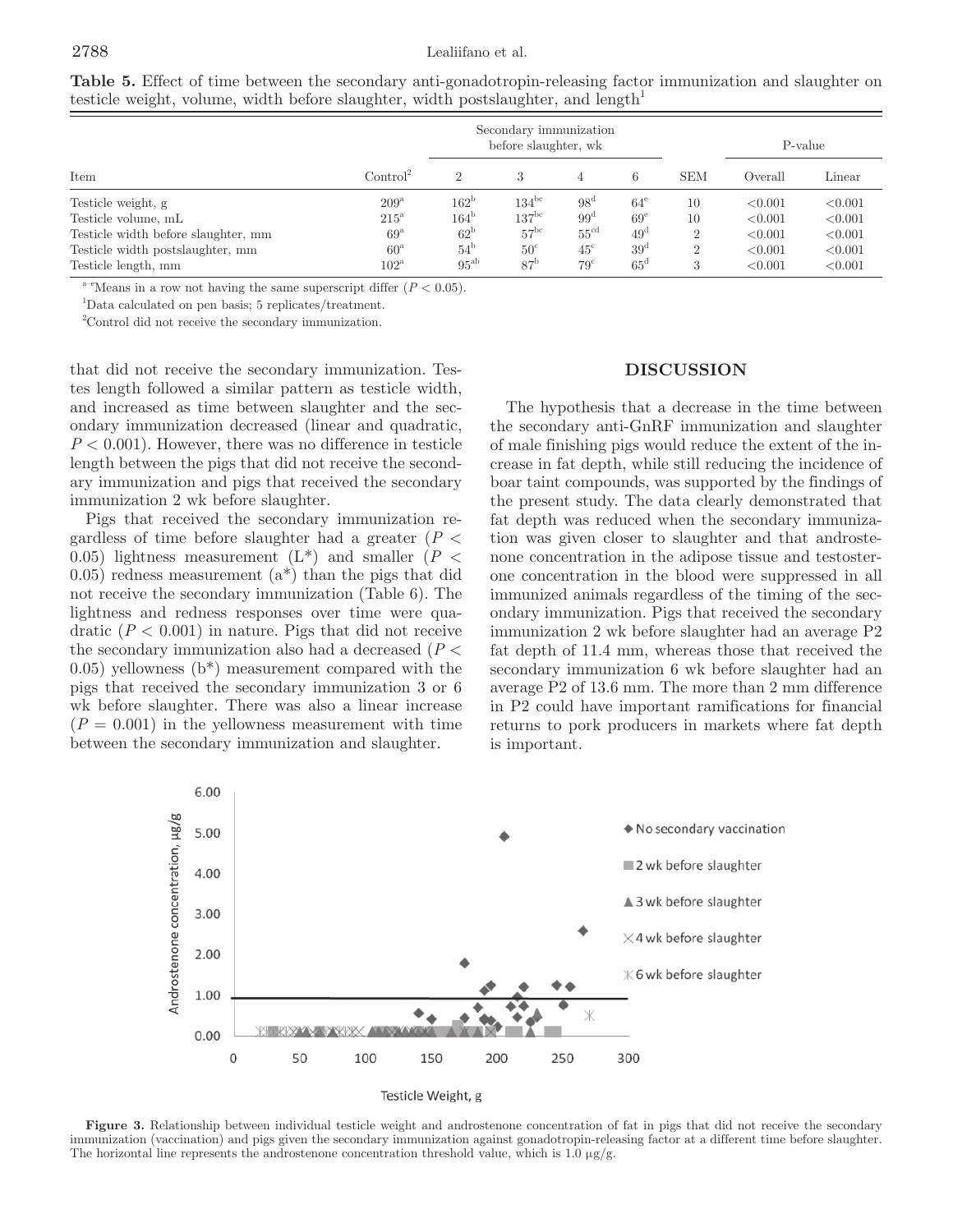|                                  |                                                        |                                                     | Secondary immunization<br>before slaughter, wk     |                                                 |                                                   |                   | $P$ -value               |                         |                             |
|----------------------------------|--------------------------------------------------------|-----------------------------------------------------|----------------------------------------------------|-------------------------------------------------|---------------------------------------------------|-------------------|--------------------------|-------------------------|-----------------------------|
| Item                             | Control <sup>2</sup>                                   |                                                     |                                                    |                                                 |                                                   | <b>SEM</b>        | Overall                  | Linear                  | Quadratic                   |
| $L^{*3}$<br>$a^{*4}$<br>$h^{*5}$ | $49.2^{\rm a}$<br>$20.8^{\rm a}$<br>$6.4^{\mathrm{a}}$ | $55.2^{\circ}$<br>$17.2^{\rm b}$<br>$6.6^{\rm abc}$ | 53.9 <sup>b</sup><br>$18.1^{\rm bc}$<br>$7.2^{bc}$ | $54.9^{b}$<br>$17.9^{bc}$<br>7.0 <sup>abc</sup> | $53.2^{\rm b}$<br>$19.2^{\circ}$<br>$7.6^{\circ}$ | 0.8<br>0.4<br>0.2 | 0.002<br>< 0.001<br>0.02 | 0.060<br>0.270<br>0.001 | < 0.001<br>< 0.001<br>0.872 |

**Table 6.** Effect of time between the secondary anti-GnRF immunization and slaughter on color measurements,  $L^*$ ,  $a^*$ , and  $b^*$ , of testes<sup>1</sup>

 $a^{-c}$ Means in a row not having the same superscript differ  $(P < 0.05)$ .

1 Measured with Chroma meter (CR-400, Minolta, Osaka, Japan). Data were calculated on a pen basis; 5 replicates/treatment.

2 Control did not receive the secondary immunization.

 ${}^{3}L^*$  = lightness.

 $a^*$  = redness.

 $5b^*$  = yellowness.

In the present study, there was no effect on ADG or the G:F with the alternative timing of the secondary immunization. The ADFI was greater in pigs that received the secondary immunization 6 wk before slaughter compared with the pigs that did not receive the secondary immunization and the pigs that received the secondary immunization 2 or 3 wk before slaughter. Immunization against GnRF increases ADFI (Moore et al., 2009) possibly because of the decrease in aggressive and sexual behavior (Dunshea et al., 2001; Cronin et al., 2003). The pigs that received the secondary immunization, regardless of time before slaughter, had an overall decreased proportion of greater carcass lesion scores compared with the pigs that did not receive the secondary immunization. Thus, the increased ADFI may be associated with decreased aggression in pigs that received the secondary immunization at alternative times before slaughter. However, differences in feed intake have been reported between individually housed intact males and immunized males (McCauley et al., 2000), and Weiler et al. (1996) stated that there is a strong negative correlation between testosterone concentrations and ADFI. It has also been reported that there is a direct negative effect between estrogen concentrations and feed intake (Bonavera et al., 1994). Entire male pigs, in comparison with immunized boars, produce large quantities of testosterone and estrogen, especially during puberty (Zamaratskaia et al., 2008). In the present study, the pigs that did not receive the secondary anti-GnRF immunization had testosterone concentrations approximately 3 times greater than the immunized pigs, regardless of time before slaughter. The pigs that did not receive the secondary immunization, which are basically intact, untreated males, also



Figure 4. Relationship between individual testicle weight and skatole concentration of fat in pigs that did not receive the secondary immunization (vaccination) and pigs given the secondary immunization against gonadotropin-releasing factor at different time before slaughter. The horizontal line represents the skatole concentration threshold value.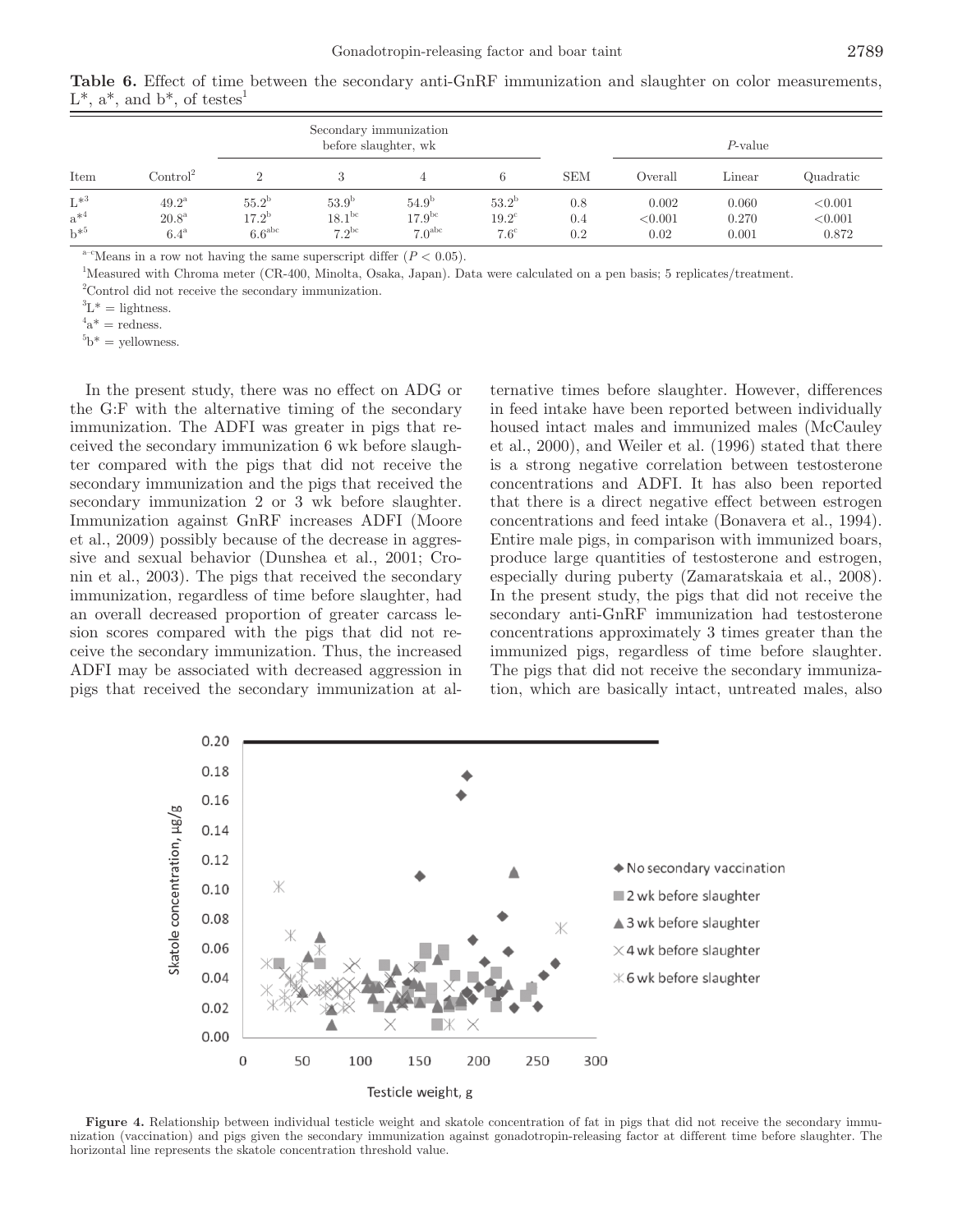had the least overall ADFI, which supports the notion that feed intake is related to testosterone and estrogen concentrations. The decrease in testosterone concentrations also results in a decrease in aggressive behavior and an increase in ADFI (Cronin et al., 2003).

Timing of the secondary immunization is critical to ensure castration and allow the maximum expression of the effect of anabolic hormones on growth and body composition. In the current experiment, pigs that did not receive the secondary immunization had fat androstenone concentrations that exceeded all animals that received the secondary immunization regardless of immunization time before slaughter. A total of 81% of the carcasses from the pigs that did not receive the secondary immunization exceeded  $0.5 \mu$ g of androstenone/g, and 56\% of those exceeded 1.0  $\mu$ g of androstenone/g. Therefore, a total of 45% of the carcasses from the pigs that did not receive the secondary immunization exceeded the androstenone threshold of 1.0  $\mu$ g/g. All pigs that received the secondary immunization 2 wk before slaughter had androstenone concentrations below the current threshold level of 1.0  $\mu$ g/g. All of animals that received the secondary immunization 3, 4, or 6 wk before slaughter also exhibited androstenone concentrations less than this threshold value. The results confirm the efficacy of immunizing against GnRF and show that the secondary anti-GnRF immunization can be moved closer to slaughter and still allow enough time for androstenone, an indicator of boar taint, to be suppressed and metabolically cleared from the adipose tissue.

Dunshea et al. (2001) previously reported that 2 wk after the secondary immunization, secretion of testosterone had been suppressed and the results from the present experiment confirm these findings. Similarly, Claus et al. (2007) reported that plasma testosterone concentrations were suppressed within 5 to 10 d after the secondary anti-GnRF immunization. The present results provide definitive data on the timing of the secondary immunization on both testosterone and androstenone concentrations. The results show that reducing the timing of the secondary anti-GnRF immunization to as little as 2 wk does not adversely affect the efficacy of the technology and still enables sufficient time to clear androstenone present in the adipose tissue.

Fat skatole concentrations were uniformly decreased and similar between all treatments in the current experiment with no pig exceeding the threshold value of  $0.20 \mu$ g/g for skatole in the adipose tissue. Others have reported greater skatole concentrations in entire male pigs compared with immunized pigs (Dunshea et al., 2001; McCauley et al., 2003; Pauly et al., 2009). The difference is possibly related to the increased androstenone concentrations in entire males because increased androstenone concentrations might decrease the rate of skatole clearance (Zamaratskaia and Squires, 2008). Walstra et al. (1999) found that only 11% of entire male pigs that had androstenone concentrations greater than  $0.5 \mu g/g$  fat had skatole concentrations greater than  $0.20 \mu g/g$  of fat. In the present study, only 1 animal  $(0.16 \mu g/g)$  was found to have a skatole concentration that approached the threshold of 0.20  $\mu$ g/g and an increased androstenone concentration  $(0.71 \mu g/g)$ .

To determine whether anti-GnRF immunization was effective in eliminating indicators of boar taint, screening methods such as testes weight and visual internal appearance of an individual testicle after slaughter have been used commercially in Brazil (E. Poleze, Pfizer Animal Health, São Paulo, Brazil, personal communication). Dunshea et al. (2001) and Einarsson (2006) both agree screening postslaughter is essential to determine if the immunization has been fully effective. The present results showed that testicle weight per se may not be an appropriate indicator of the effectiveness of the anti-GnRF immunization in eliminating boar taint. This is because several the immunized pigs had individual testicle weights and widths that exceeded the pigs that did not receive the secondary immunization but the immunized pigs were clear of boar taint compounds. Dunshea et al. (2001) used paired trimmed testes weights for the cut-off as to whether immunization had been effective. Pigs aged 23 or 26 wk of age at slaughter, of the  $particular Large White \times Landrace genotype used and$ raised under group conditions, that had received the secondary immunization 4 wk before slaughter and had paired trimmed testes weight exceeding 350 and 400 g, respectively, could be considered suspect for boar taint by processors and removed from the consumer market (Dunshea et al., 2001).

In the current study, individual testicle weight, testicle width and length, and color measurements were used as potential screening methods to determine the effectiveness of the anti-GnRF immunization after slaughter. In the present study, the paired testes weight of 350 g, as suggested by Dunshea et al. (2001) for pigs slaughtered at 23 wk of age to determine the efficacy of immunization against GnRF and its ability to clear boar taint compounds, could not be used as an indication that the carcasses were clear of boar taint. A total of 18 animals in the different treatments exceeded the testes weight cut-off assigned by Dunshea et al. (2001) but did not have androstenone or skatole concentrations that exceeded the threshold values. Three animals overall that did not exceed the testes weight cut-off, however, did exceed the threshold values. Therefore, and based on data obtained in this study, using testes weight as the only method of screening suspect carcasses for boar taint is not completely reliable.

Color measurements were taken to determine whether they could be used as a potential screening method to confirm the efficacy of the immunization against GnRF on an individual pig testicle. Immunized pigs had greater L\* measurements and thus an overall lighter testicle surface compared with entire males. A greater L\* value has been found to be associated with less in vivo hemoglobin concentration (Klont et al., 1999). The immunized pigs, regardless of timing of the secondary immunization, had decreased a\* color measurements and thus decreased intensity of redness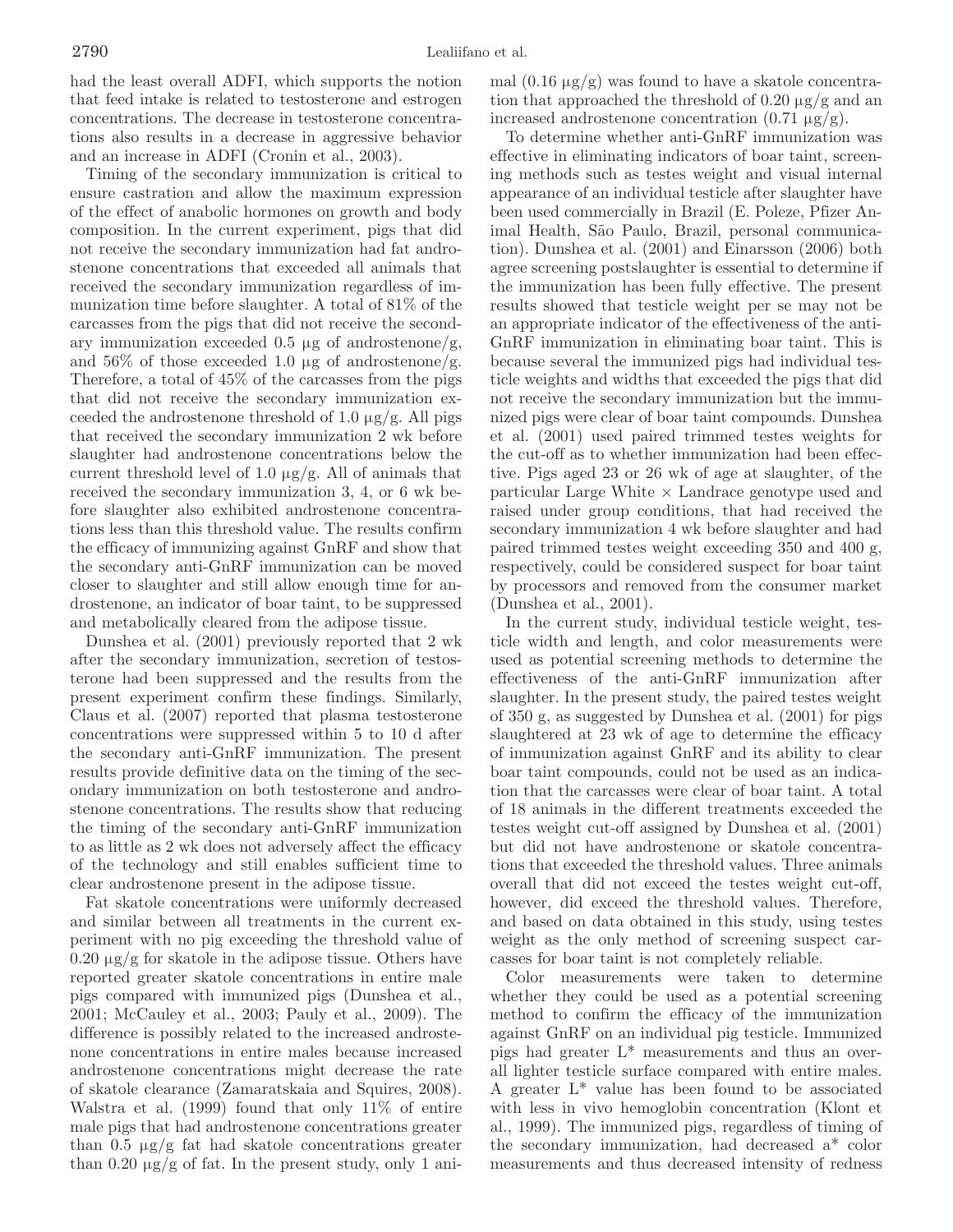of the testicle surface compared with pigs that did not receive the secondary immunization, which seems to confirm the association between L\* measurement and hemoglobin concentration. A greater a\* color measurement was found to be associated with increased heme pigments, resulting in greater mitochondrial activity (Dunne et al., 2005). Therefore, because the pigs that did not receive the secondary immunization had greater a\* measurements, it could be argued that their testes were more active than the immunized pigs, which could be related to overall greater testosterone concentration present in the pigs that did not receive the secondary immunization. The immunized pigs also had greater b\* color measurements compared with the pigs that did not receive the secondary immunization.

The L\* measurement had the most consistent relationship with timing of the secondary immunization. Based on our results, an individual testicle weight that exceeds 170 g and has an  $L^*$  measurement less than 53.0 could indicate the carcass is tainted or at least suspect of being tainted. In this study, only 1 pig with an individual testicle weight less than the threshold (140 g) and a  $L^*$  measurement less than the cut-off  $(52.4)$ exceeded the 0.5-µg intermediate androstenone value. Based on the data from this experiment, a combination of a physical testicle measurement and color measurement could provide a means to distinguish tainted carcasses from clear carcasses, and the associations need to be investigated further.

In conclusion, our hypothesis that a decrease in the time between the secondary anti-GnRF immunization and slaughter of male finishing pigs would reduce the extent of the increase in P2 fat depth while still reducing the incidence of boar taint compounds, androstenone and skatole, was confirmed. Immunization against GnRF was associated with marked reductions in testosterone concentrations. Carcass lesions were reduced in pigs that received the secondary immunization regardless of time before slaughter in comparison with pigs that did not receive the secondary immunization, indicating that anti-GnRF immunization reduces aggressive behavior. Testicle width and weight was increased with a decrease in the time between secondary immunization and slaughter, and therefore it alone cannot be used as a method of discrimination between immunized and nonimmunized pigs. A combination of a series of physical testicle measurements in association with color measurements indicates a possible discrimination method. The results of this experiment increase the flexibility as to how immunization against GnRF could be used commercially.

## **LITERATURE CITED**

- Babol, J., E. J. Squires, and E. A. Gullett. 1996. Investigation of factors responsible for the development of boar taint. Food Res. Int. 28:573–581.
- Bonavera, J. J., M. G. Dube, P. S. Kalra, and S. P. Kalra. 1994. Anorectic effects of oestrogen may be mediated by decreased

neuropeptide-Y release in the hypothalamic paraventricular nucleus. Endocrinology 134:2367–2370.

- Bonneau, M., P. Walstra, C. Claudi-Magnussen, A. J. Kempster, E. Tornberg, K. Fischer, A. Diestre, F. Siret, P. Chevillon, R. Claus, G. Dijksterhuis, P. Punter, K. R. Matthews, H. Agerhem, M. P. Be'ague, M. A. Oliver, M. Gispert, U. Weiler, G. von Seth, H. Leask, M. Font i Furnols, D. B. Homer, and G. L. Cook. 2000. An international study on the importance of androstenone and skatole for boar taint: IV. Simulation studies on consumer dissatisfaction with entire male pork and the effect of sorting carcasses on the slaughter line, main conclusions and recommendations. Meat Sci. 54:285–295.
- Campbell, R. G., and M. R. Taverner. 1988. Genotype and sex effects on the relationship between energy intake and protein deposition in growing pigs. J. Anim. Sci. 66:676–686.
- Claus, R., M. Lacorn, K. Danowski, M. Pearce, and A. Bauer. 2007. Short-term endocrine and metabolic reactions before and after second immunization against GnRH in boars. Vaccine 25:4689–4696.
- Cronin, G. M., F. R. Dunshea, K. L. Butler, I. McCauley, J. L. Barnett, and P. H. Hemsworth. 2003. The effects of immune- and surgical-castration on the behavior and consequently growth of group-housed, male finisher pigs. Appl. Anim. Behav. Sci. 1999:1–16.
- Dunne, P., F. O'Mara, F. Monahan, P. French, and A. Moloney. 2005. Color of muscle from 18-month-old steers given long-term daily exercise. Meat Sci. 71:219–229.
- Dunshea, F. R., C. Colantoni, K. Howard, I. McCauley, P. Jackson, K. A. Long, S. Lopaticki, E. A. Nugent, J. A. Simons, J. Walker, and D. P. Hennessy. 2001. Vaccination of boars with a GnRH vaccine (Improvac) eliminates boar taint and increases growth performance. J. Anim. Sci. 79:2524–2535.
- Dunshea, F. R., I. McCauley, P. Jackson, K. A. Long, E. A. Nugent, J. A. Simons, J. Walker, and D. P. Hennessy. 2008. An immunocastration vaccine decreases boar taint compounds for at least 8 weeks after the second vaccination. Page 103 in Book of Abstract of 59th Annu. Meet. Eur. Assoc. Anim. Prod. Wageningen Academic Publishers, Wageningen, the Netherlands.
- Einarsson, S. 2006. Vaccination against GnRH. Pros and cons. Acta Vet. Scandinavica 48(Suppl. 1):S10. (Abstr.)
- Klont, R., V. Barnier, F. Smulders, A. Van Dijk, A. Hoving-Bolink, and G. Eikelenboom. 1999. Post-mortem variation in pH, temperature, and color profiles of veal carcasses in relation to breed, blood hemoglobin content, and carcass characteristics. Meat Sci. 53:195–202.
- McCauley, I., G. M. Cronin, J. L. Barnett, K. L. Butler, D. P. Hennessy, R. G. Campbell, B. Luxford, R. J. Smits, A. J. Tillbrook, and F. R. Dunshea. 2000. An immunocastration vaccine (Improvac) increases growth in individually and group-housed boars. J. Anim. Sci. 78(Suppl. 1):138. (Abstr.)
- McCauley, I., G. M. Cronin, D. P. Hennessy, R. J. Smits, and F. R. Dunshea. 2001. Carcass damage at slaughter is reduced equally by surgical and immunological castration. Page 82 in Manipulating Pig Production VIII. P. D. Cranwell, ed. Australas. Pig Sci. Assoc., Werribee, Australia.
- McCauley, I., M. Watt, D. Suster, D. J. Kerton, W. T. Oliver, R. J. Harrell, and F. R. Dunshea. 2003. A GnRF vaccine (Improvac) and porcine somatotropin (Reporcin) have synergistic effects upon growth performance in both boars and gilts. Aust. J. Agric. Res. 54:11–20.
- Moore, K. L., F. R. Dunshea, B. P. Mullan, D. P. Hennessy, and D. N. D'Souza. 2009. Ractopamine supplementation increases lean deposition in entire and immunocastrated male pigs. Anim. Prod. Sci. 49:1113–1119.
- NHMRC. 2004. Australian Code of Practice for the Care and Use of Animals for Scientific Purposes. 7th ed. National Health and Medical Research Council, Canberra, Australian Capital Territory, Australia.
- Oliver, W. T., I. McCauley, R. J. Harrell, D. Suster, D. J. Kerton, and F. R. Dunshea. 2003. A gonadotropin-releasing factor vaccine (Improvac) and porcine somatotropin have synergistic and